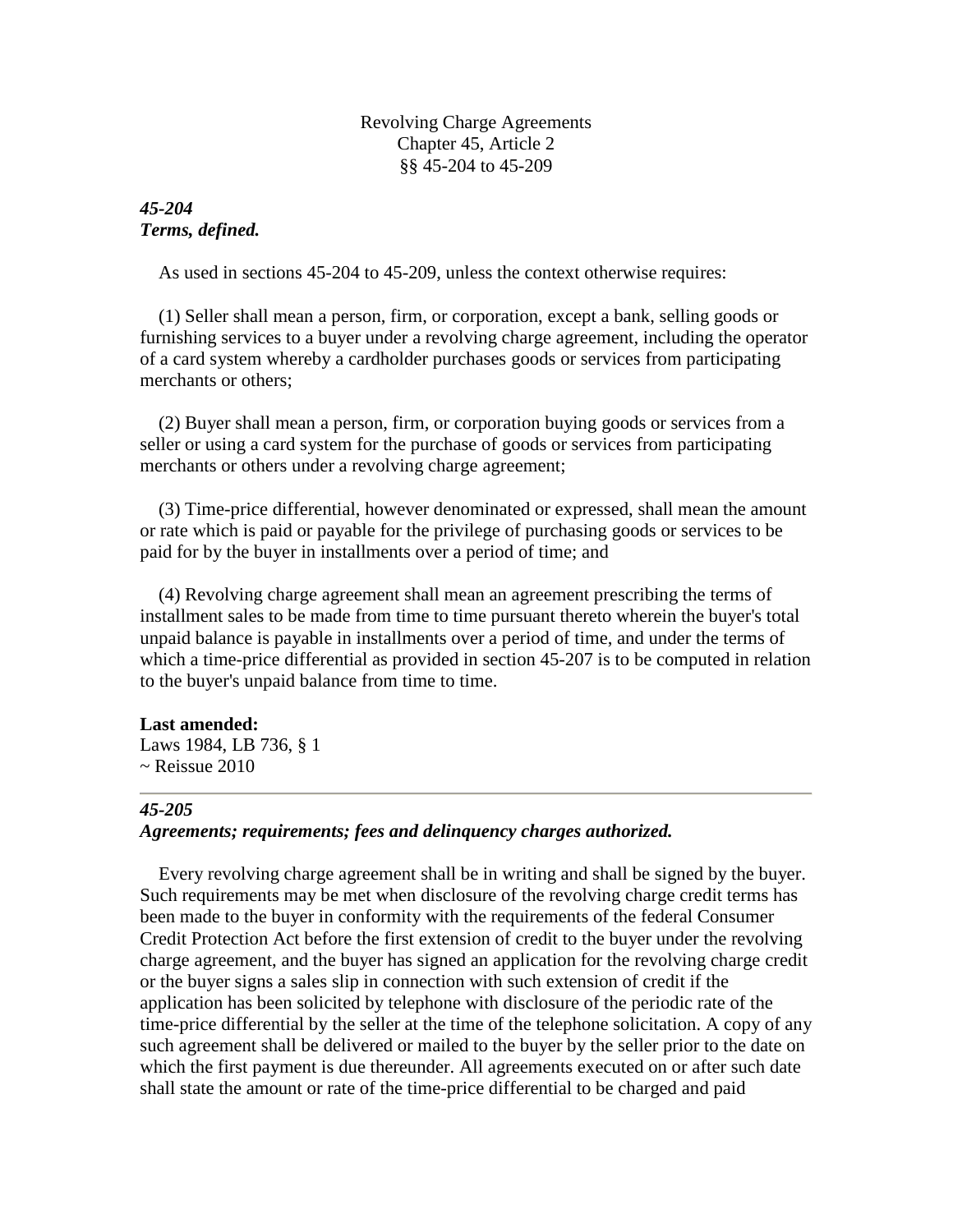pursuant thereto. If a seller proffers a revolving charge agreement as part of a transaction which delays or cancels, or promises to delay or cancel, the payment of the time-price differential on the revolving charge agreement, if the buyer pays the basic time price, cash price, or cash sale price within a certain period of time, the seller shall, in clear and conspicuous writing, either within the revolving charge agreement or in a separate document or, in lieu thereof, within a statement sent by the seller to the buyer no later than thirty-five days after the buyer's purchase of goods or services, or in the case of special order goods which are not available for immediate delivery no later than thirtyfive days after the buyer's receipt of goods, inform the buyer of the exact date by which the buyer must pay the basic time price, cash price, or cash sale price in order to delay or cancel the payment of the time-price differential. The seller or any subsequent purchaser of the revolving charge agreement shall not be allowed to change such date. In addition to the sale price of the goods or services and the time-price differential provided for in sections 45-204 to 45-208, no further or other amount whatsoever shall be directly or indirectly charged, contracted for, or received, except that a seller may (1) contract for and receive fees for participation in a card system which offers services other than revolving charges and (2) impose delinquency charges on each payment in default for a period of not less than ten days not to exceed five percent of the amount due or five dollars, whichever is greater. A delinquency charge under this section may be collected only once on each payment due, however long it remains in default. A delinquency charge may be collected at the time it accrues or at any time afterward.

### **Last amended:**

Laws 2004, LB 999, § 32  $\sim$  Reissue 2010

### *45-206*

## *Monthly statement by seller; contents; payment in full; requirements.*

 (1) The seller under a revolving charge agreement shall promptly supply the buyer under such agreement with a statement as of the end of each monthly period, which need not be a calendar month, or other regular period agreed upon by the seller and the buyer, in which there is any unpaid balance thereunder, which shall recite the following: (a) The unpaid balance under the revolving charge agreement at the beginning and end of the period; (b) unless otherwise furnished by the seller to the buyer by sales slip, memorandum, or otherwise, a description or identification of the goods or services purchased, the cash price, and the date of each purchase; (c) the payments made by the buyer to the seller and any other credits to the buyer during the period; (d) the amount of the time-price differential, if any; and (e) a legend to the effect that the buyer may at any time pay the total balance or any portion thereof. The items need not be stated in the sequence or order set forth in this subsection and additional items may be included to explain the computations made in determining the amount to be paid by the buyer. Compliance with the applicable disclosure requirements of the federal regulations which implement the federal Consumer Credit Protection Act shall be deemed compliance with this section.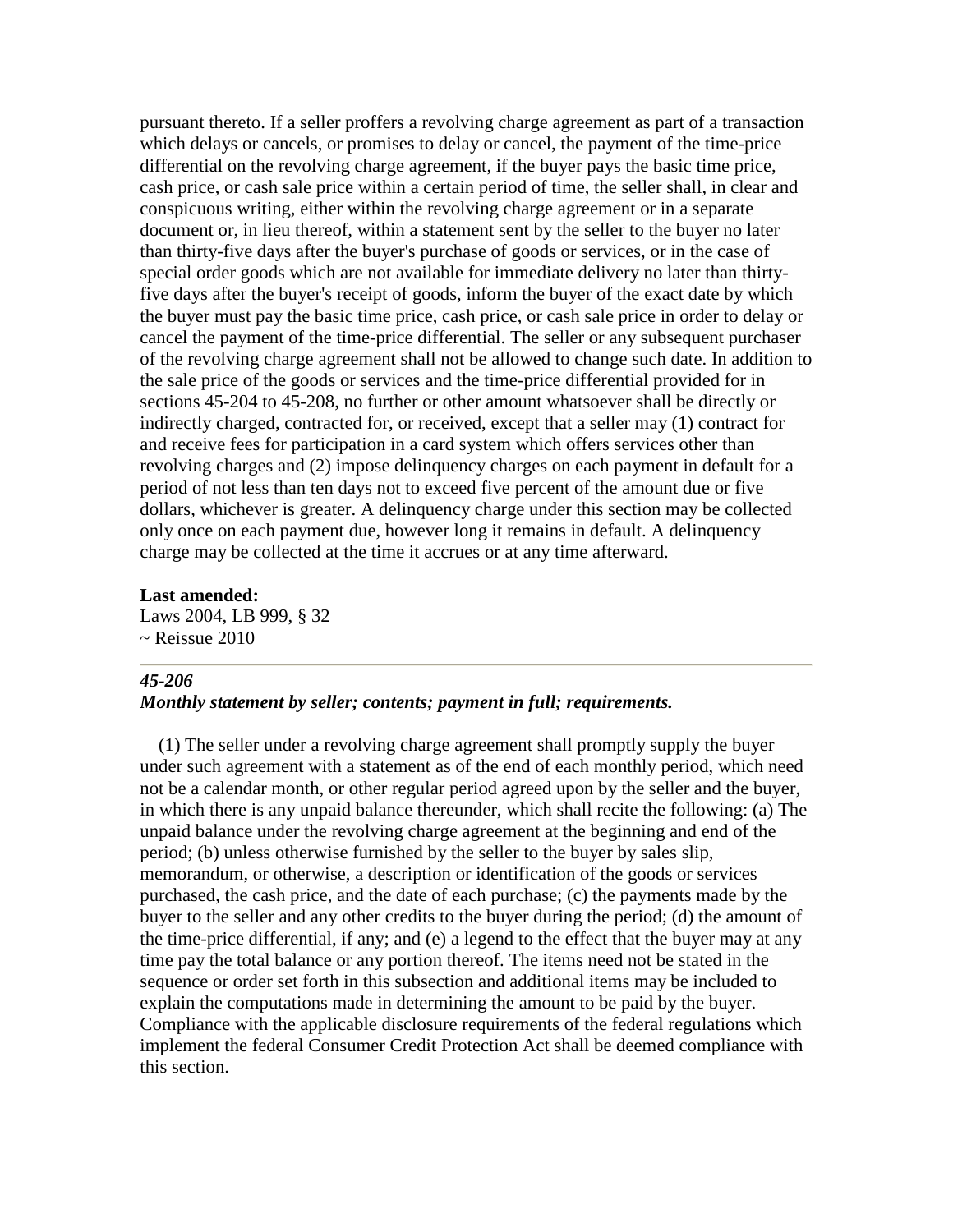(2) If the amount owed under a revolving charge agreement has been paid in full and has been inactive for at least twenty-four months, the seller shall mark the revolving charge agreement as closed or paid in full. The seller shall give written notice to the buyer of the closed or paid-in-full status of the revolving charge agreement within fortyfive days after the seller has so marked the revolving charge agreement.

### **Last amended:**

Laws 2004, LB 999, § 33  $\sim$  Reissue 2010

## *45-207*

# *Time-price differential; rate; maximum.*

 Notwithstanding the provisions of any other law, the seller or assignee under a revolving charge agreement may charge, receive, and collect a time-price differential which shall not exceed the following rate: One and three-quarters percent per month on amounts less than five hundred dollars, and one and one-half percent per month on amounts of five hundred dollars or more. The rate shall be computed on the unpaid balance under the agreement from month to month, which need not be a calendar month, or other period as agreed, except that no time-price differential shall be assessed on an account if payment of the outstanding balance is received prior to the beginning of the next billing cycle under the agreement.

# **Last amended:**

Laws 1984, LB 736, § 5  $\sim$  Reissue 2010

## *45-208 Violations; penalty.*

 Any person who willfully and knowingly violates any provisions of section 45-207 shall be guilty of a Class II misdemeanor. In addition the seller shall forfeit all time-price differential paid and cancel the outstanding indebtedness.

### **Last amended:**

Laws 1977, LB 40, § 253  $\sim$  Reissue 2010

## *45-209 Prohibited acts.*

 No person shall purchase securities, deposit funds, or make investments under a revolving charge agreement.

## **Last amended:** Laws 1984, LB 736, § 2